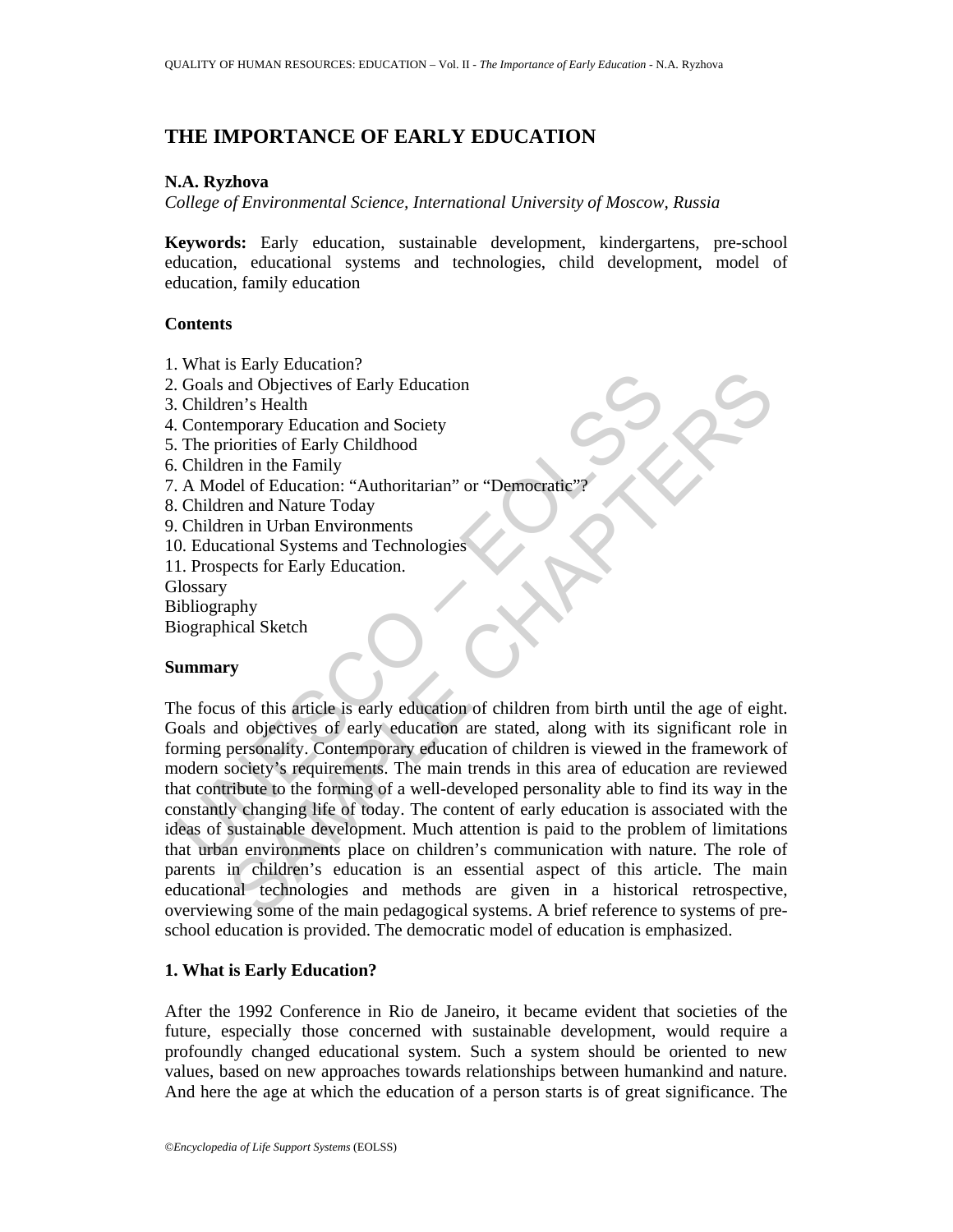earlier the start, the more effective are the results that can be achieved.

Here are some definitions. Education is the process of upbringing, learning, and development of a child. These are the elements of education that are closely linked in an integrated process, but at specific stages of education some are more dominant than others. One should not forget that the younger a child is, the more attention should be paid to upbringing, while the role of learning becomes more substantial as the child grows.

elow). The value of the early period in children's development is a<br>ienniss all over the world. It is the period when the foundation is lai<br>cocial, emotional, intellectual, physical development, and cognitical<br>relandsional Early education is considered to be the period from birth until the age of approximately eight years for, in spite of the drastic changes in children's bodies and minds that take place during that time, these eight years constitute a whole (this statement is expanded below). The value of the early period in children's development is acknowledged by scientists all over the world. It is the period when the foundation is laid for personality, social, emotional, intellectual, physical development, and cognition, when basic behavioral patterns are being shaped. The significance of early education can be well illustrated by cases of people who have happened to live among animals from their birth. These people learned with great difficulty, could not master human languages, could not make contact with others, and never became fully human. These horrible examples fully illustrate the extent to which the early period of children's development is significant for their later socialization.

The well-known psychologist L.S. Vygotsky developed the theory that the forming of conscience is the most essential factor for the development of a person. It is conscience that determines the limits for one's perception of outer reality and the possibilities of self-control, especially in the emotional sphere. Unlike those of animals, the higher psychic functions of humans are mediated by the specific "instruments of conscience" that exist in human culture. These stand between human beings and the world and enable discovery of the most essential aspects of conscience.

The value of the carly period in children's development is acknowledged b<br>all over the world. It is the period when the foundation is laid for personality<br>and morotional, intellectual, physical development, and cognition, The essence of children's development is that gradually they are introduced to human culture, mastering the means and developing the abilities to apprehend the world interactively in ways that are tolerated by their culture. Actions that put notions into operation, in which human experience is concentrated, are not equally significant at every age. Thus every age has its own characteristics of development. This becomes manifest not only through the different types of activities specific for a stage of development, but also in the means that children use. It has been discovered that while perception develops children assume certain socially established means and actions. Specialists believe that there are periods in children's growth when certain abilities are trained more effectively than in others. Pre-school age is the time of figurative mental forms, so the basic means that are adopted then are symbolic: sensor analogs, signs, and symbols. At this point, already children have learned to look at the world through the "glasses" of human culture. These are the factors of mental development that help children to form a conscious relation to reality.

Sometimes the period of early childhood is viewed as a preliminary for "adult life" or, in an even narrower way, as preparation for school. However, the period of early childhood is a value by itself. Children enjoy the very moment, which is "now," and not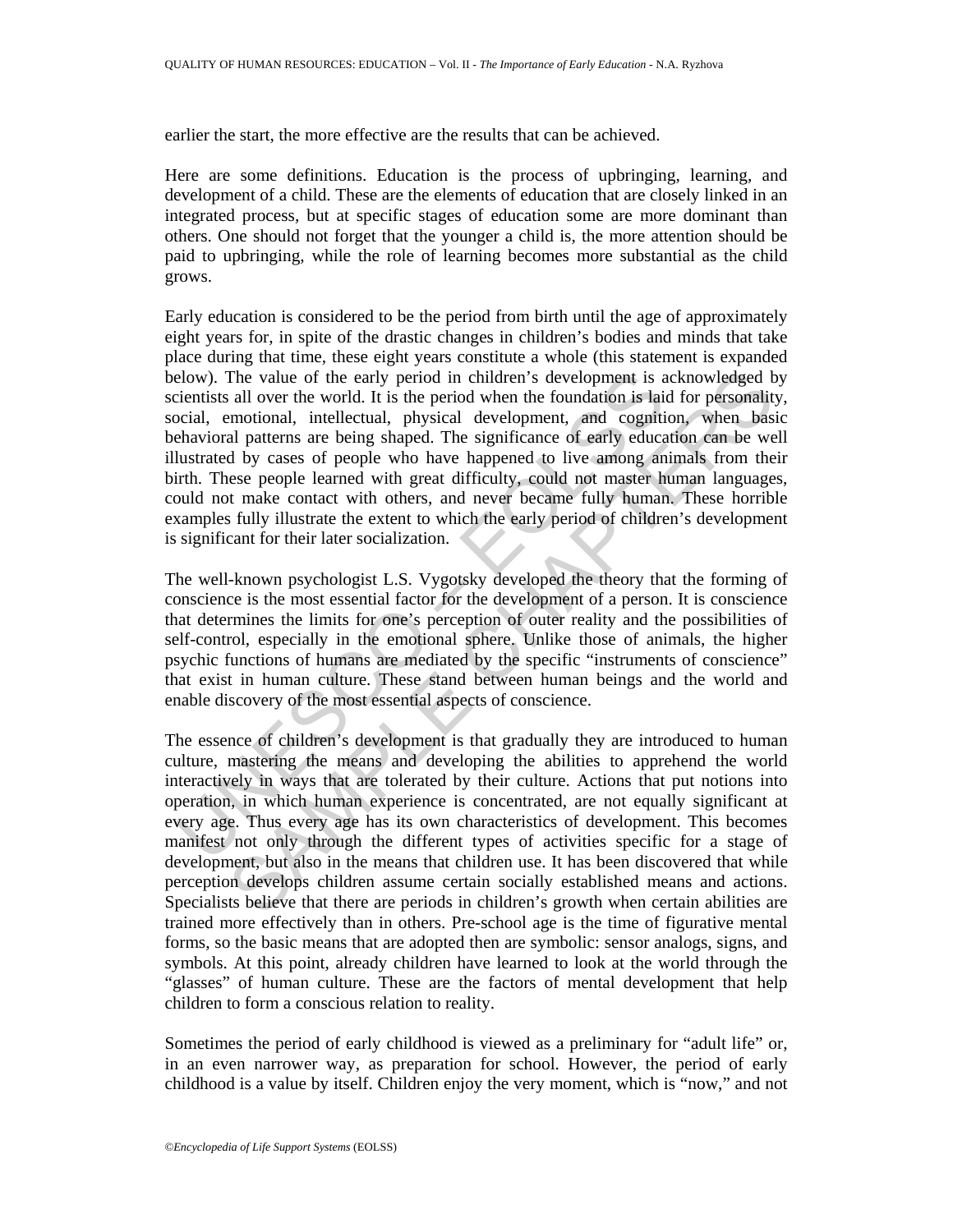their possible life in the future. One must not forget that children are not at all "little adults." The span of childhood implies specific mental characteristics, which should be taken into account in the process of education. At the same time, the period of childhood can be presented as composed of several unique stages.

## **2. Goals and Objectives of Early Education**

Early education is a vital part of every person's education. It has a crucial meaning for a) formation of personality; b) further education; c) development of society as a whole. At this period the basic features of personality—willful and arbitrary behavior—are formed, through an active process of imagination and the development of creativity.

Goals and objectives of early education can be presented in separate blocks. In order to understand the meaning of early education, one should clarify its contemporary goals and objectives. Shaping requirements to an individual derives from humankind's desired image of society.

ioals and objectives of early education can be presented in separate b<br>colas and objectives. Shaping requirements to an individual derives frequence<br>do objectives. Shaping requirements to an individual derives frequence<br>si d objectives of early education can be presented in separate blocks. In order the meaning of early education, one should clarity its contemporary goal<br>educations, Shaping requirements to an individual derives from humankin As principles of sustainable development should be embodied in the living texture of social life, new requirements to the process of early education have arisen. First of all, the main issue is the formation of a new set of values, a new behavior with respect to the environment. For a long time, industrial societies lived up to the ideals of prestigeoriented growing consumption. The value of nature by itself was never seriously considered. In short, "Man was the master of nature." This sort of relationship with nature has a long history. Each individual's system of values is formed at an early age, so it is vital to abandon the consumer view of nature and rebuild the education system on the new basis that "Humans are a part of nature." The task is facilitated by the specifics of early childhood: children's perception of the environment differs greatly from that of adults, for it is holistic. This quality gives one a sense of oneself as part of the world, part of nature, which is crucial for the education of people who may live in a society of sustainable development.

Threats of technological and natural catastrophes are daily present in modern society. For this reason every child should be acquainted with diverse sources of potential danger, understand the necessity of environmental safety rules, and learn proper behavior in dangerous and adverse situations.

## **3. Children's Health**

The problem of children's health has become vital in the last few decades all over the world, not only because more attention is being paid to the problem than ever before, but also because of the unsatisfactory state of the environment, the growing use of drugs and alcohol, smoking, and hereditary diseases. Early childhood is an extremely favorable time for the formation of elementary habits of a healthy lifestyle, for understanding causal relationships between children's behavior, the state of environment, and the state of health. Small children should acquire the necessary skills of personal hygiene, not only as rules, but as actual habits of everyday life. At this age already negative attitude towards drugs and smoking should be formed, together with corresponding behavior.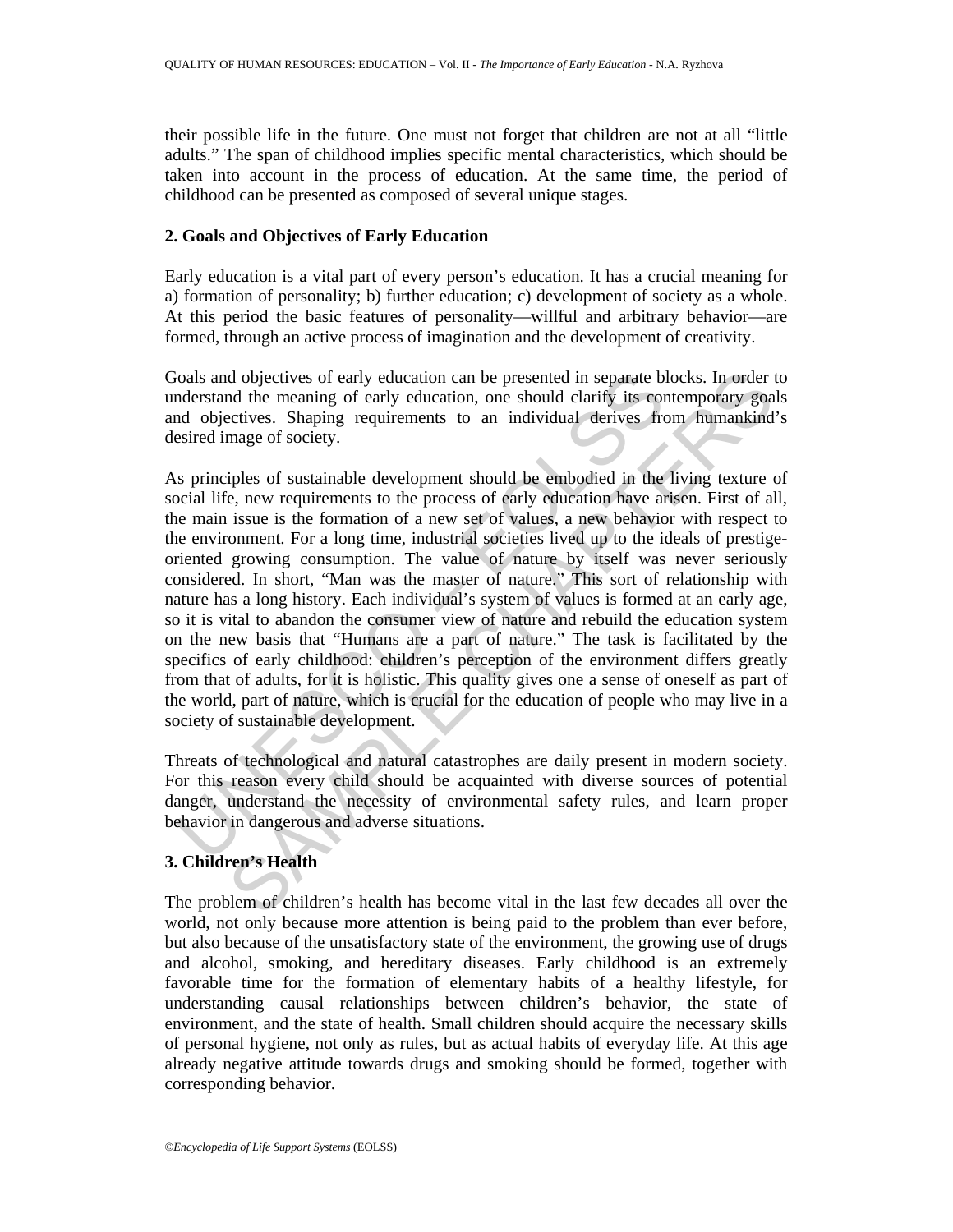## **4. Contemporary Education and Society**

Every society has worked out a dominant set of values according to its history, culture, religion, etc. And sustainable development adds new values. It is essential that in every country children at an early age should perceive themselves as a part of nature, care about it, develop environmentally safe habits and environmentally adequate behavior, and consider the impact of their actions upon the environment.

Learning in early childhood is the key to future success. It is important not just to provide children with a certain repertoire of knowledge, but also to teach them how to learn, to form a thirst for new knowledge about the world and their own position in it. Modern societies are changing rapidly, and this generation of teachers can not know what skills and what knowledge will be required in the future when the children of today have become adults. Besides, due to the progress of science and technology, knowledge is "aging" rapidly. Contemporary education of children must be progressive, and ahead of its time.

## **5. The Priorities of Early Childhood**

An advanced civil society ensures that individuals are educated to think independently, creatively, and flexibly, to make personal choices, to find non-standard solutions promptly, and to be responsible for their actions. These are the priorities for shaping thinking people in early childhood.

that skills and what knowledge will be required in the future where<br>day have become adults. Besides, due to the progress of science<br>nowledge is "aging" rapidly. Contemporary education of children mus<br>d ahead of its time.<br>T IIs and what knowledge will be required in the future when the children over become adults. Besides, due to the progress of science and technology ge is "aging" rapidly. Contemporary education of children must be progressi Early education used to focus on such objectives as learning to read and write, and preparing for school. Modern social trends have set new objectives for teachers. An example of an answer to this challenge is a program called "Philosophy to Children" developed by the well-known U.S. philosopher and teacher Matthew Lipman in the late 1960s. The program is oriented toward children of older pre-school and early school age. It is acknowledged by UNESCO to be the best program in this area. The purpose of the program is training a broad variety of thinking skills, which is achieved by means of what is called the "research community." This is a sort of intellectual game or collective activity, a result of common efforts in which both children and teacher take part. The aim of the game is not to teach different philosophical systems to small children, but to train them in the thinking skills necessary for creative and critical reflection on the world.

Even at early age, children are still consumers, as all humans are, and the solution of environmental problems is impossible unless a new ethos of consumption evolves. Such a system includes new relationships between individuals and the environment, the basis of which is formed in early childhood. At this age, children should be brought up to understand the need for limiting one's demands. At this point, environmental education is closely linked to economics education. The economy helps people to realize their general and individual demands, how they can be satisfied, what goods and services are required to do so, what should be produced and for whom. The science of economics tells children what money is for, and how natural resources are used. Children can learn to choose goods with environmental safety marks (recycled, not tested on animals, etc), to save electricity, water, and paper, and to sort waste by type. One economics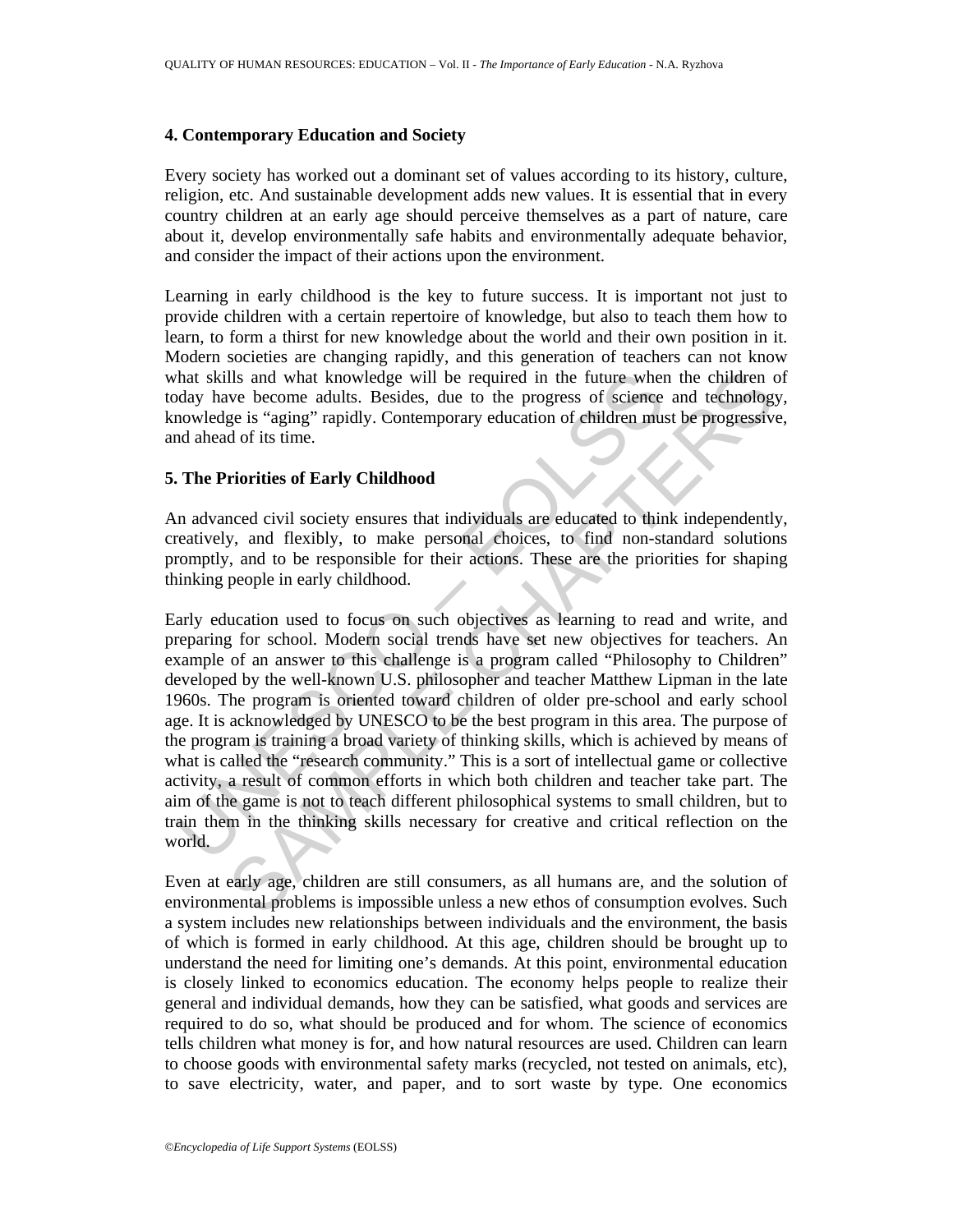education program that is famous all over the world is the Junior Achievement Program, through which several generations have been trained. The program was launched in the USA in 1919. Trainees become involved in the program when they are six years old. Even the younger participants learn in an easy way about such complex matters as buying and selling, consumer's choice, clients, salaries, economic stimuli, demand and supply, accumulation, exchange, the individual, marketing, deficiency, and jobs.

Early childhood is one of the most important stages of children's socialization, a time when the seeds of later civic attitudes are being sown to help them find their way through the intricate environment of modern life, which is changing drastically with every passing day. That is why one of the most important objectives of early education is to train children in the skills of adaptation to complex situations that they might encounter in the future, and to form patterns of answers to potential complications. As educational practice demonstrates, the process of socialization goes much better in small groups than in large ones. Children who study and socialize in small groups become more friendly and are prone to collective activities. At the same time, children brought up in large groups are usually more emotionally unstable, aggressive, and unwilling to communicate.

ncounter in the future, and to form patterns of answers to potential c<br>ducational practice demonstrates, the process of socialization goes mu-<br>roups than in large ones. Children who study and socialize in small<br>nore friend ra in the future, and to form patterns of answers to potential complications. An all practice demonstrates, the process of socialization goes much better in small groups headen in all practice demonstrates, the process of In early childhood, abilities for creation are immeasurable. Children are like a blank sheet, and their personalities are shaped through constant creative play. The more support an individual has for their creativity in infancy, the more success they can achieve in later life. Creativeness is shown by unexpected ways of using material objects, composing tales and stories, or changing the subject of known ones, and in the vividness of language. In order to develop their creative abilities, children need to have the possibility to transform objects and their environment. The problem of gifted children is closely associated with the development of creativity. Such children need special conditions and training programs to support their diverse demands at an early age. Lacking the support of adults, creative potential is not realized and fades away slowly, which happens too often.

Early childhood is also a period when language is mastered and speech skills acquired. Speech progresses most intensively between the ages of two and three years. Scientific research shows that children's vocabulary peaks at that period: they generally know 270 words at the age of two, 450 words at two and a half, and 800 to 1000 words at the age of three.

> TO ACCESS ALL THE **14 PAGES** OF THIS CHAPTER, Visit[: http://www.eolss.net/Eolss-sampleAllChapter.aspx](https://www.eolss.net/ebooklib/sc_cart.aspx?File=E1-12-03-01)

- - -